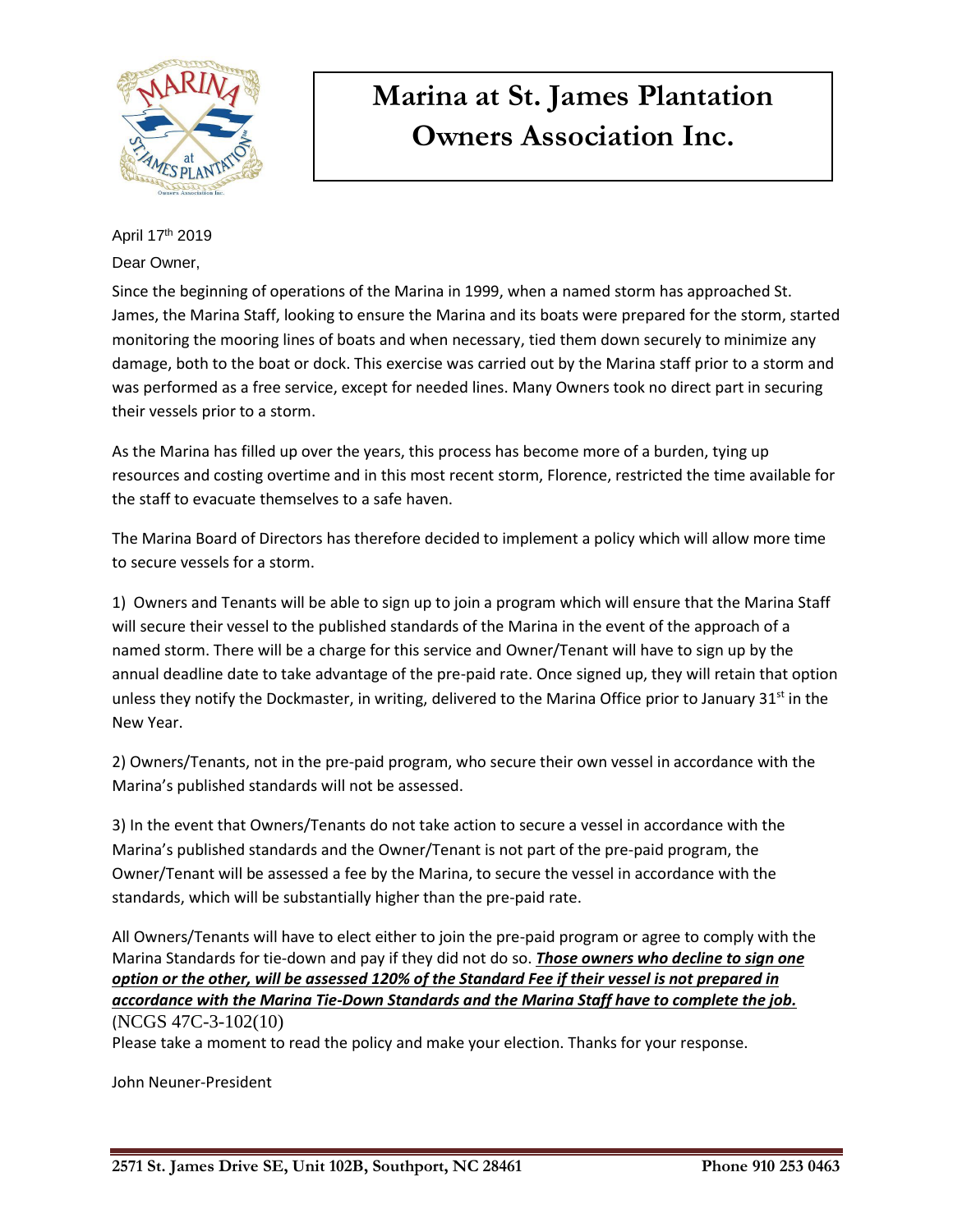

# **St James Marina Major Storm Vessel Tie Down Policy**

The intent of this policy is to assist boat owners with securing their vessel when adverse weather is imminent. This policy will align with Alert Level 1 of the St James Marina Adverse Weather Policy of which it will form a part.

All vessels will have to be fully secured 36 hours prior to the expected impact of the Named Storm at the marina, usually when the National Weather Service posts a Hurricane Warning

Boat owners will need to fill out the information in the Election Exhibit and provide all materials in order to fulfill the requirements of the Tie Down policy. Deadline for joining the program is June  $1^{st}$ . By joining by June 1<sup>st</sup>, the owner will pay the prepaid fee, which will cover the cost for storm preparation for any named storm in that year's Hurricane Season, which runs from June 1<sup>st</sup> to November 30<sup>th</sup> of each year. If no named storm impacts the Marina in any year, there will be no refund.

Those Owners who do not join the pre-paid program but sign the Election Form will pay the Standard Fee for each incidence of a named storm, in the event that the Marina Staff have to secure their vessel. Those Owners or Tenants who decline to sign an Election, will be charged 120% of the Standard Fee in the event that the Marina Staff have to secure their vessel. (NCGS  $47C-3-102(10)$ )

The goal is to make every effort to secure vessels in the Marina, along with property of the Marina, prior to a named storm's arrival. While it is the intent of the policy to ensure that all vessels are secured in accordance with Marina Standards, **there is no guarantee either implied or given, that any vessel or dock will not incur damage during a storm**. Neither the Marina at St. James Plantation Owners Association Inc. or Lands Edge Management LLC or any of their respective affiliates can be held liable for any damage to a vessel or dock as a result of storm damage and or collateral damage issues.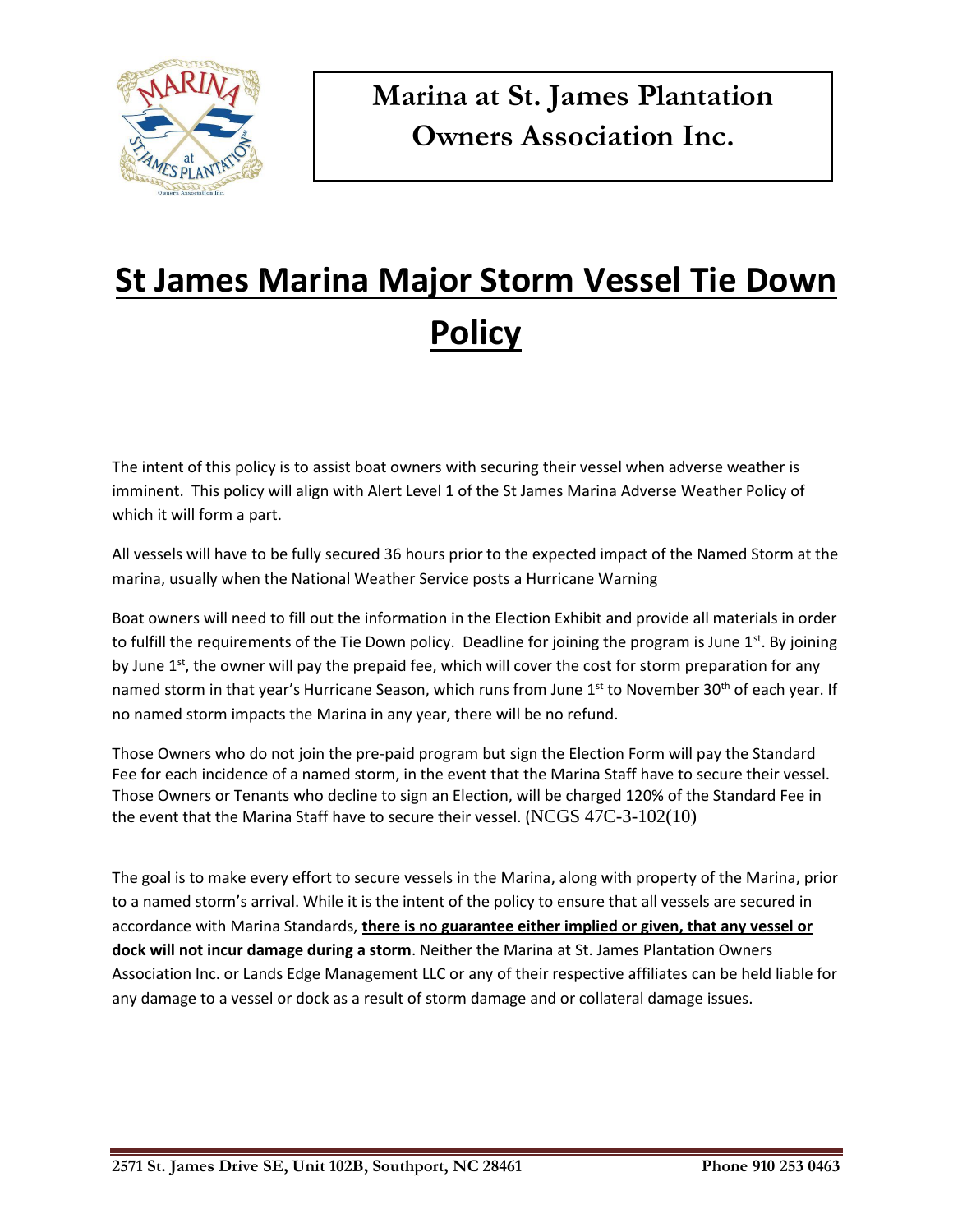

## **St James Marina Major Storm Vessel Tie Down Policy**

### **Detail of Election of Tie Down Service**

When a Named Storm approaches, all vessels moored in Wet Slips at St. James Marina must be secured to the dock using, as a minimum, the lines shown on the diagram of **Exhibit 1** attached. There may be exceptions, if agreed to in advance between the Owner/Tenant and the Marina Dockmaster and such variation is recorded and forms part of the Owner's record with the example in **Exhibit 4**

Likewise, all lines used to secure the vessel, shall be strong enough to secure the vessel and shall be not less than the standard shown for lines in **Exhibit 2**.

An Owner/Tenant is electing and attesting to one of these two options.

- 1) I understand that by electing to join the pre-paid program to secure my vessel, the Marina Staff will, in the event of the approach of any Named Storm in a Hurricane Season Year, as defined in the Adverse Weather Policy of the Marina, secure my vessel in accordance with the standards shown on **Exhibits 1 and 2** attached or as shown on the attached modified diagram, which I and the Dockmaster have signed. I agree that the fee for this service (which is published as **Exhibit 3**), is a utility service provided by the Association and will be charged to my account with the Marina and is part of my assessments. I have read and agree to the terms of the indemnity on the reverse of this form. This election shall remain in full force and effect until rescinded in writing by the Owner/Tenant and delivered to the Marina Office.
- Or
- 2) I understand that because I am NOT joining the pre-paid Marina Tie Down Service, I am responsible for securing my vessel to the minimum standards as shown in Exhibits 1 and 2 attached, in the event of the approach of a Named Storm, or, as shown on the attached modified diagram, which I and the Dockmaster have signed. I also understand and agree, that in the event that I do not secure the vessel to the dock in accordance with the minimum standards as laid out in Exhibits 1 and 2 attached, or as shown on the attached modified diagram, which I and the Dockmaster have signed, the Marina Staff will secure the boat in accordance with such standards and I will be billed at the Standard Rate Fee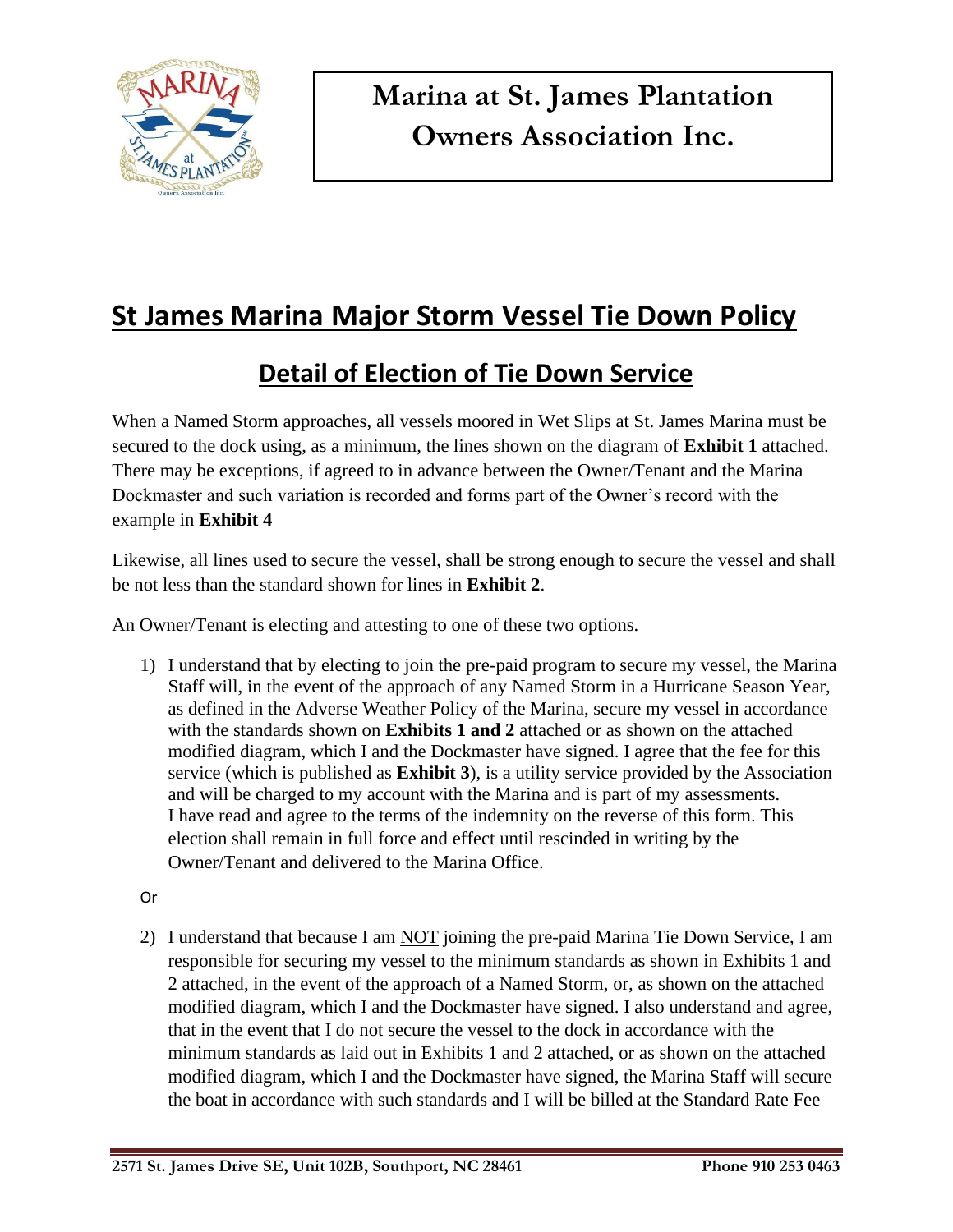

as shown in Exhibit 3 attached, for each applicable Named Storm in a Hurricane Season Year. I agree that the fee for this service (which is published as Exhibit 3), is a utility service provided by the Association and will be charged to my account with the Marina and is part of my assessments. I have read and agree to the terms of the indemnity on the reverse of this form. This election will remain in full force and effect until rescinded in writing by the Owner/Tenant and delivered to the Marina Office.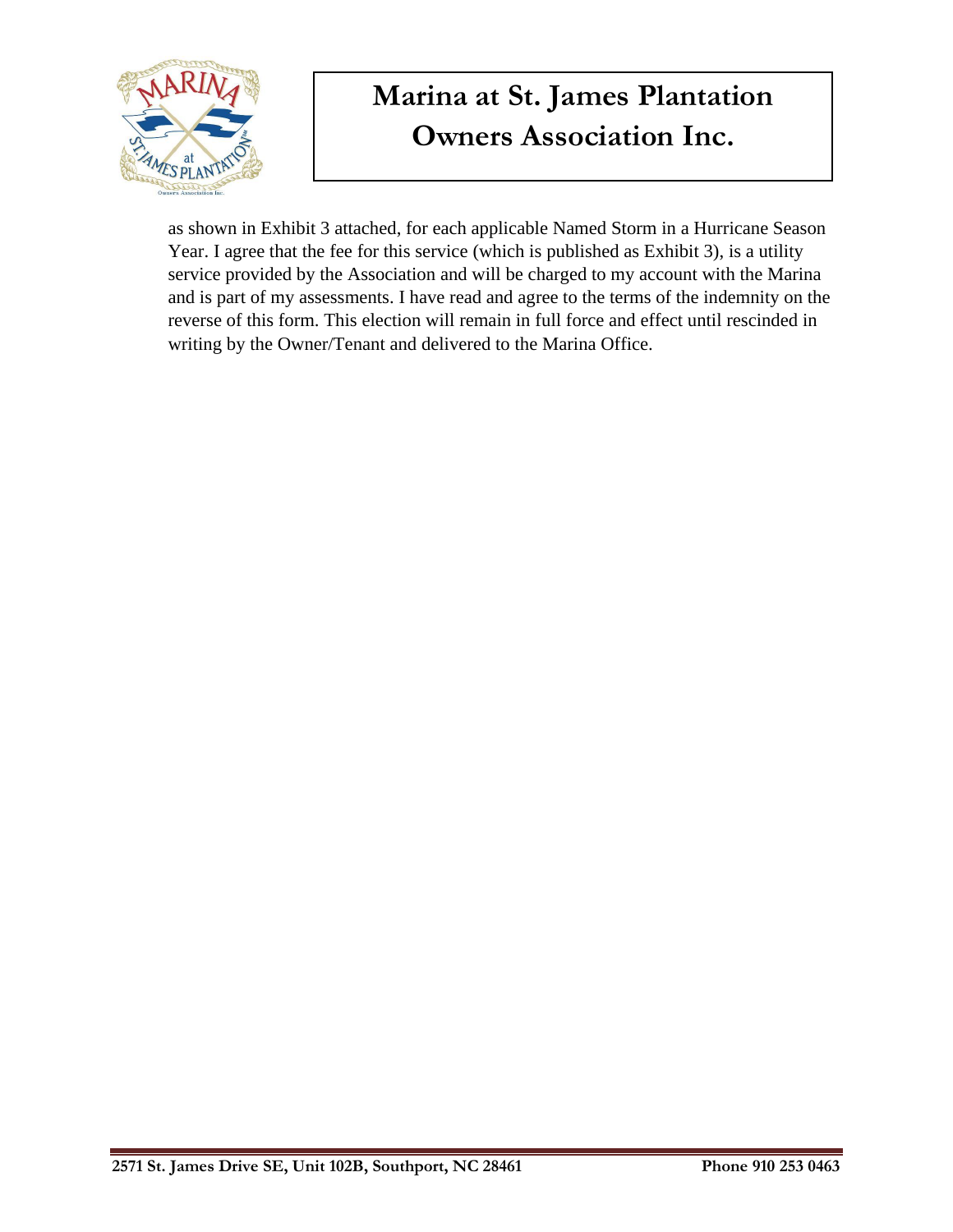

#### **Hurricane Season Tie-Down Policy Election Forms**

#### **ELECTION**

1) I understand the options as described and elect to *Join* the Pre-paid Tie Down Program as described in Paragraph 1 in the accompanying letter and I agree that the pre-paid fee will be charged to my account as defined in Exhibit 3 and that there will be no refunds in the event of no Named Storms being named in a Hurricane Season. I have read and agree to the terms of the indemnity on the reverse of this form. This election shall remain in full force and effect until rescinded in writing by the Owner/Tenant and delivered to the Marina Office.

| Signed: | Slip# | Vessel Length: |
|---------|-------|----------------|
| Date:   |       |                |

#### **Or**

2) I understand the terms as described and elect *Not to Join* the Pre-paid Tie Down Program as described in Paragraph 1 in the attached letter. Instead, I agree to the terms in Paragraph 2 above and I agree that I will pay any resulting fee that may be charged to my account. I have read and agree to the terms of the indemnity on the reverse of this form. This election shall remain in force and effect until rescinded it in writing by the Owner/Tenant delivered to the Marina Office.

| Signed:<br>Date:           | Slip# | Vessel Length: |
|----------------------------|-------|----------------|
| Owner/Tenant name          |       |                |
| <b>Contact Information</b> |       |                |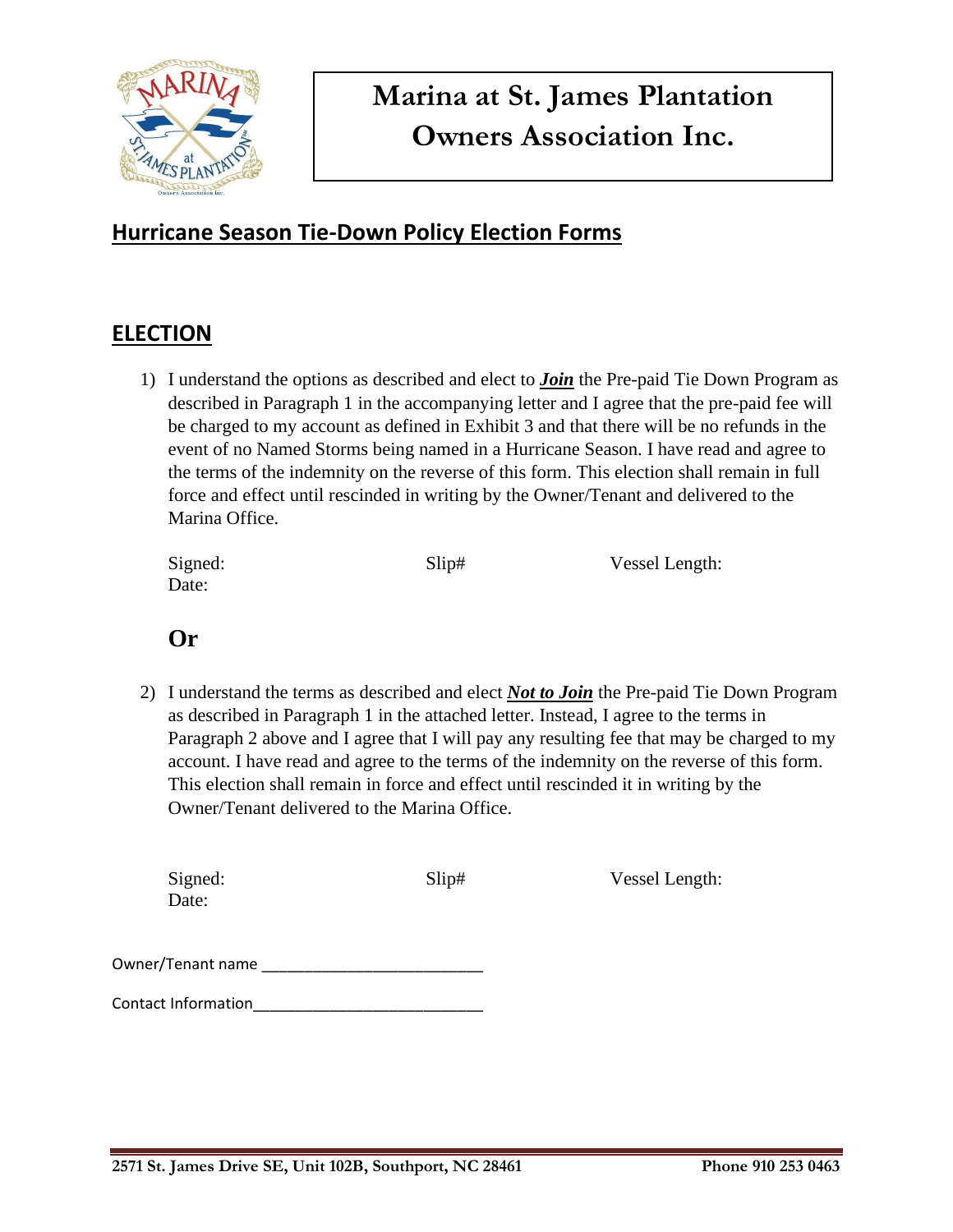

#### **Indemnity**

*Owner acknowledges, covenants, and agrees that the Association cannot ensure that no damage will occur to his/her vessel in the event of a storm. Owner, his/her heirs and assigns, hereby release and forever discharge in contract and tort, and any equitable remedy the Association, its successors, assigns, affiliates, agents, employees, property managers and legal representatives, including but not limited to the Dockmaster and Marina Staff, from any and all claims and demands, whether known or unknown, which Owner has, or may have, arising out of or in any way relating to the Tie Down Service, Owner's election to tie down his or her vessel without Marina Staff assistance, or in the event Owner has taken no action and the Dockmaster or Marina Staff ties down his/her vessel. This Release shall be binding upon Owner, his/her heirs, successors, and assigns and shall inure to the benefit of Association and its successors, assigns, affiliates, agents, employees, property managers and legal representatives.*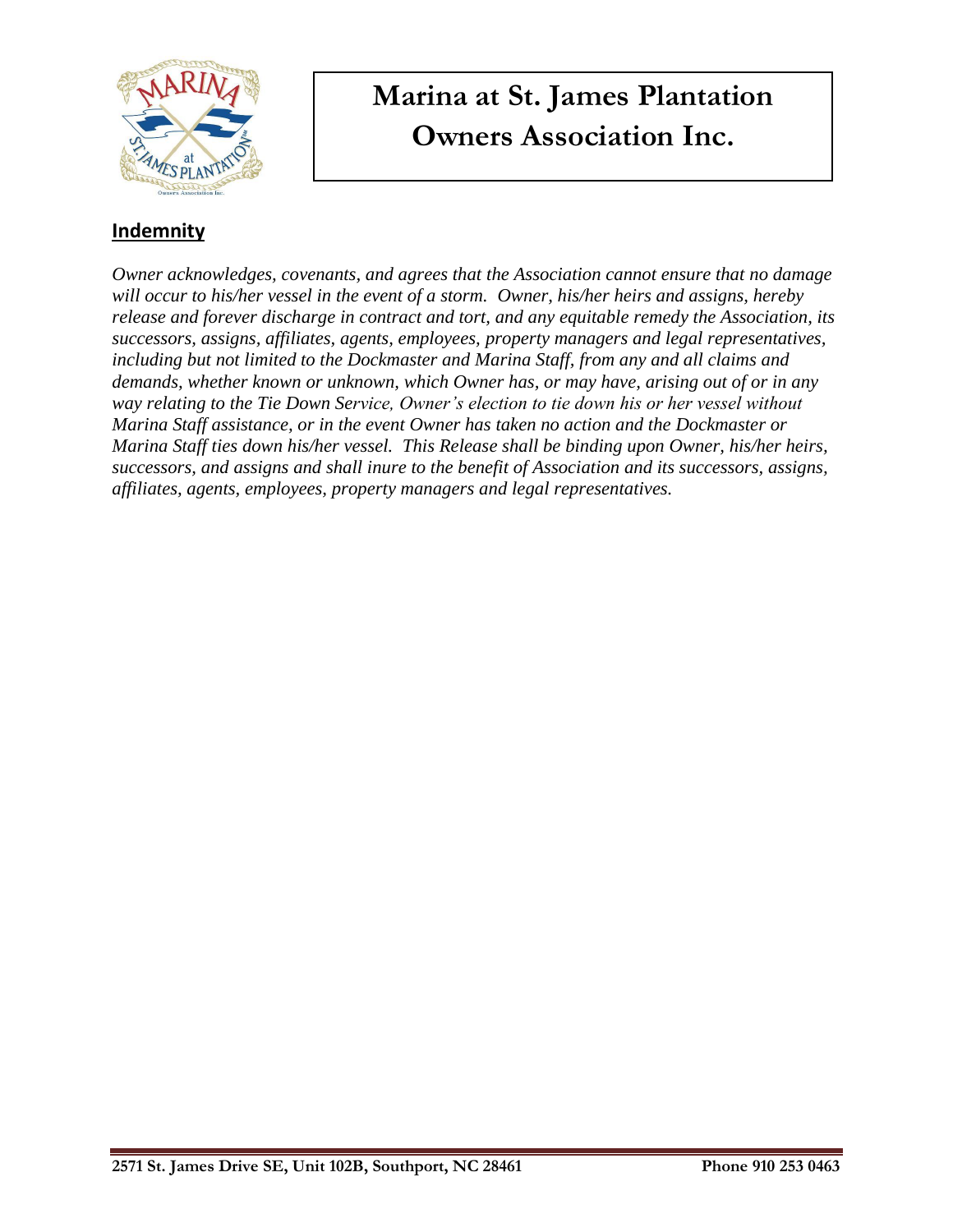

**Exhibit 1**

# **St James Marina Major Storm Vessel Tie Down Policy**

#### **Minimum tie down lines Diagram**

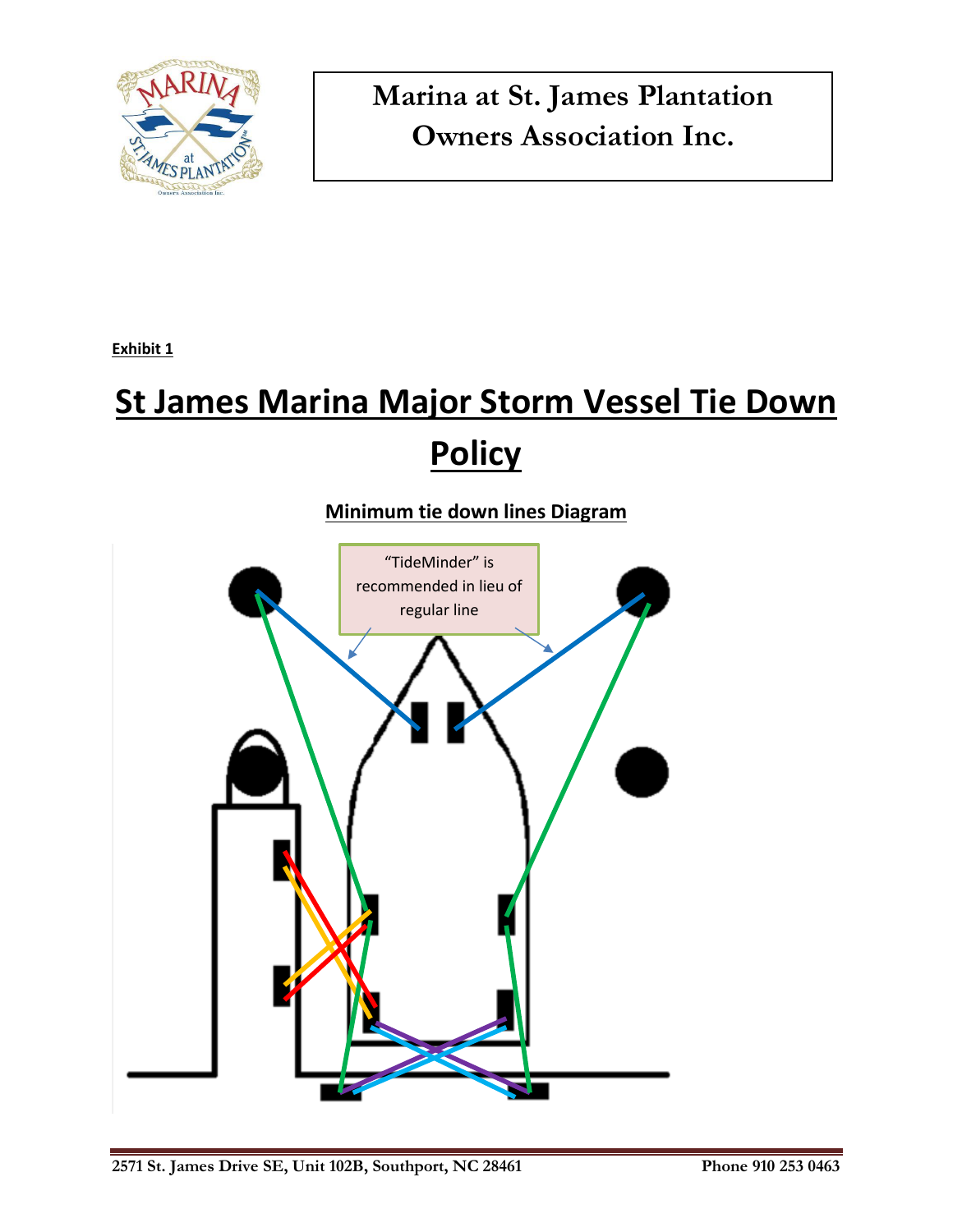

**Exhibit 2**

## **St James Marina Major Storm Vessel Tie Down Policy**

### **St. James Marina Minimum Line specifications for vessels in the Marina under storm conditions.**

| Line Diameter | <b>Boat Length</b> |
|---------------|--------------------|
| 3/8"          | up to $25'$        |
| 1/2"          | up to 35'          |
| 5/8"          | up to $45'$        |
| 3/4"          | up to $55'$        |

Note: Spring lines need to be the length of the boat. Bow and stern lines can be shorter.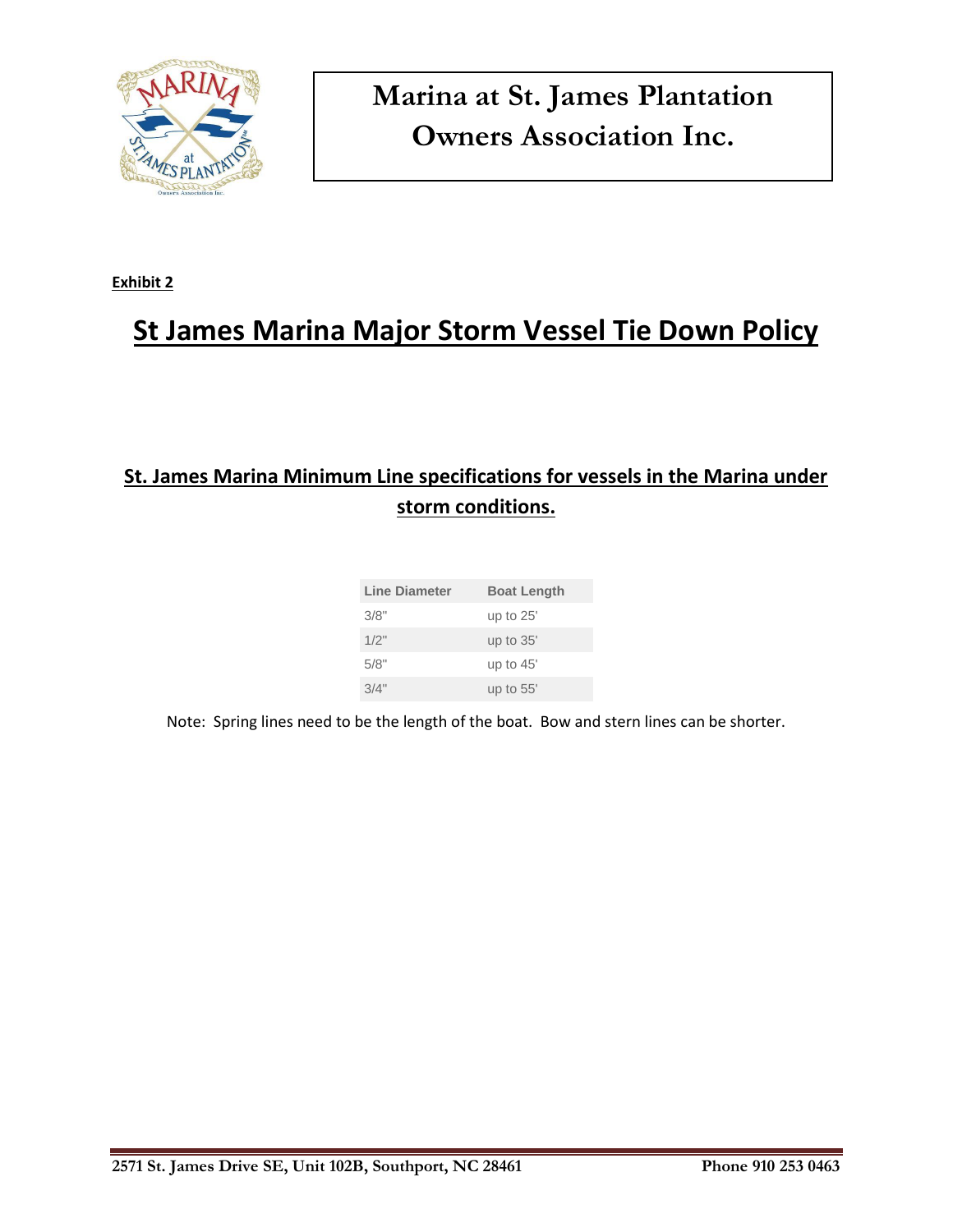

**Exhibit 3**

# **St James Marina Major Storm Vessel Tie Down Policy**

### **Fee Structure for St. James Marina Tie-Down Program**

**Pre-paid fees must be settled before June 1st, otherwise Standard Fees apply**

#### **Pre-Paid Fees**

Vessels with LOA up to 30'- \$125

Vessels with LOA 31' – 40' - \$150

Vessels with LOA 41' and above - \$175

#### **Standard Fee**

- 1) Any vessel not tied down to Marina Standards
- 2) Owners requiring service, but not signed up before June 1st

Vessels with LOA up to 30'- \$250

Vessels with LOA 31' – 40' - \$300

Vessels with LOA 41' and above - \$350

#### **Owners not signing an Election**

120% of the above noted Standard Fees